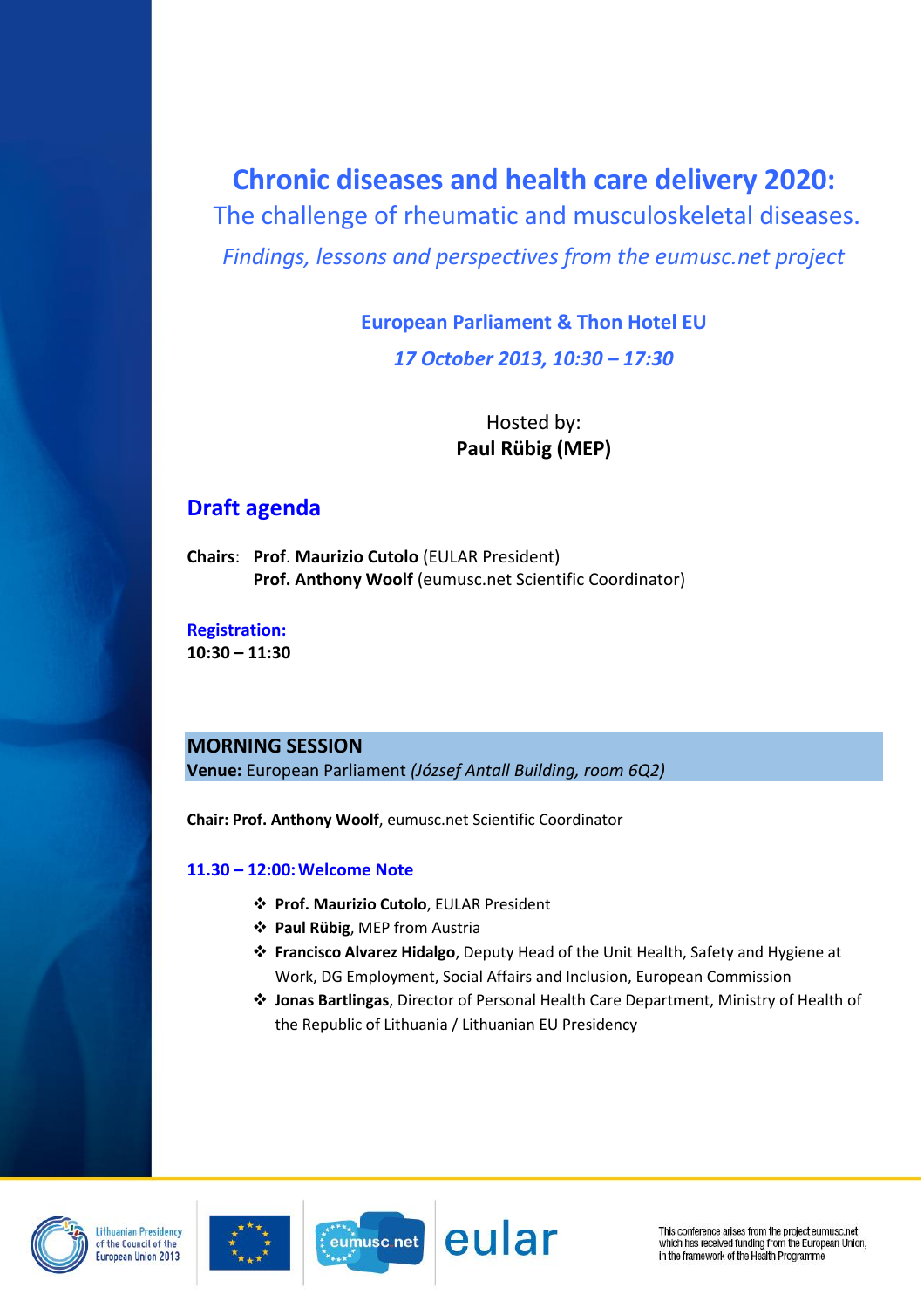#### **12.00 – 12:40: The need for action**

#### **The status of rheumatic and musculoskeletal diseases across Europe**

**Prof. Anthony Woolf,** eumusc.net Scientific Coordinator

### **Healthy active ageing and the threat from rheumatic and musculoskeletal diseases and other chronic conditions**

 **Dr Inés García Sánchez**, Policy Officer, Innovation for Health and Consumers Unit, DG Health and Consumers, European Commission*.*

#### **The standards of care people in Europe need**

 **Maarten de Wit,** eumusc.net & **Martina Sadlonova**, Österreichische Gesellschaft für rheumatologische Gesundheitsberufe

#### **Q&A**

#### **12:40 – 13:30:Measuring to improve**

- **How we can assess musculoskeletal health across Member States**
- **Prof. Loreto Carmona**, eumusc.net / Instituto de Salud Musculoesquelética

### **Improving the care of people with rheumatic and musculoskeletal diseases: what are the barriers?**

**Katerina Koutsogianni**, Association of People with Rheumatic Diseases of Crete

#### **Opportunities for implementation**

 **Prof. Ingemar Petersson**, eumusc.net / Director Epi-centre Skåne and Register Centre South, Skåne University Hospital and Lund University, Lund, Sweden

#### **The World Health Organization perspective on evidence-based policies**

 **Dr Roberto Bertollini**, Chief Scientist and WHO Representative to the EU, World Health Organization

#### **Q&A**

**13:30: Closing morning session and guidelines for break-out sessions Prof. Anthony Woolf,** eumusc.net Scientific Coordinator

**13.30 – 14.00: Walk to Thon EU Hotel**







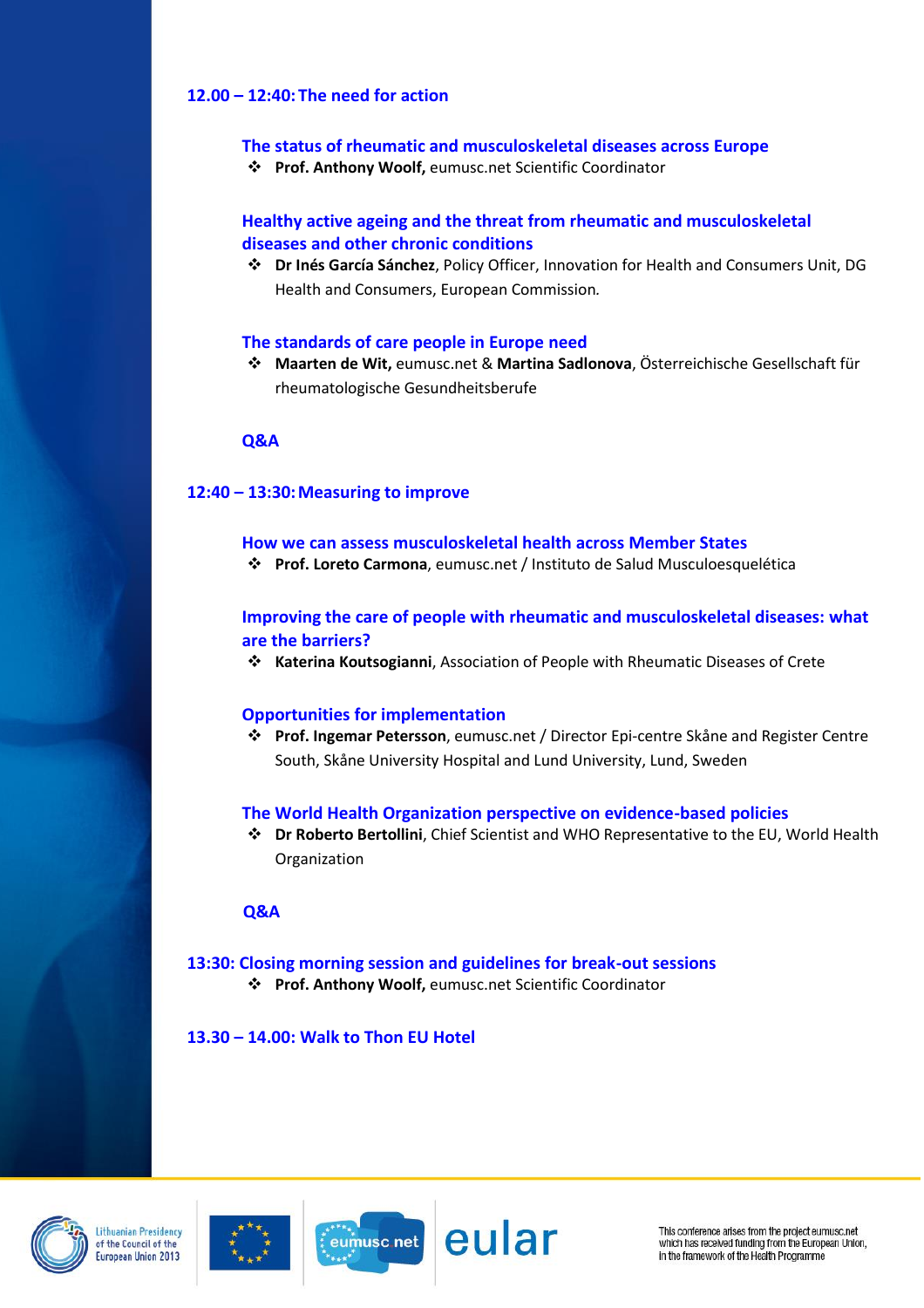# **AFTERNOON SESSION**

**Venue:** Thon Hotel EU *(Rue de la Loi 75, 1040 - Brussels)*

### **14:00 – 14:45: Lunch**

#### **14.45 – 14.55: Walk to break-out rooms**

### **14:55 – 15:55:Break-out sessions: How can you use the evidence to overcome the barriers to improved standards of care?**

Groups will consider how different stakeholders (policy makers, health professionals, patients, and other stakeholders) can use the evidence to overcome the barriers they will identify to improved standards of care

#### **15:55 – 16:05:Walk to plenary room**

#### **16:05 – 16:35:Plenary session: Break-out sessions reports & discussion Chair: Prof. Maurizio Cutolo**, EULAR President

- **Presentations**
- **Q&A**

#### **16:35 – 16:45:Coffee break**

## **16:45 – 17:00:Managing the burden of rheumatic and musculoskeletal diseases: Recommendations**

- **Prof. Anthony Woolf**, eumusc.net Scientific Coordinator
- **Q&A**

#### **17:00 – 17:30:Closing session**

**Chair: Prof. Anthony Woolf**, eumusc.net Scientific Coordinator  **Prof. Maurizio Cutolo**, EULAR President

- **Dr Isabel de la Mata**, Principal Adviser, Public Health and Risk Assessment, European Commission
- **Prof. Maurizio Cutolo,** EULAR President (conclusions)









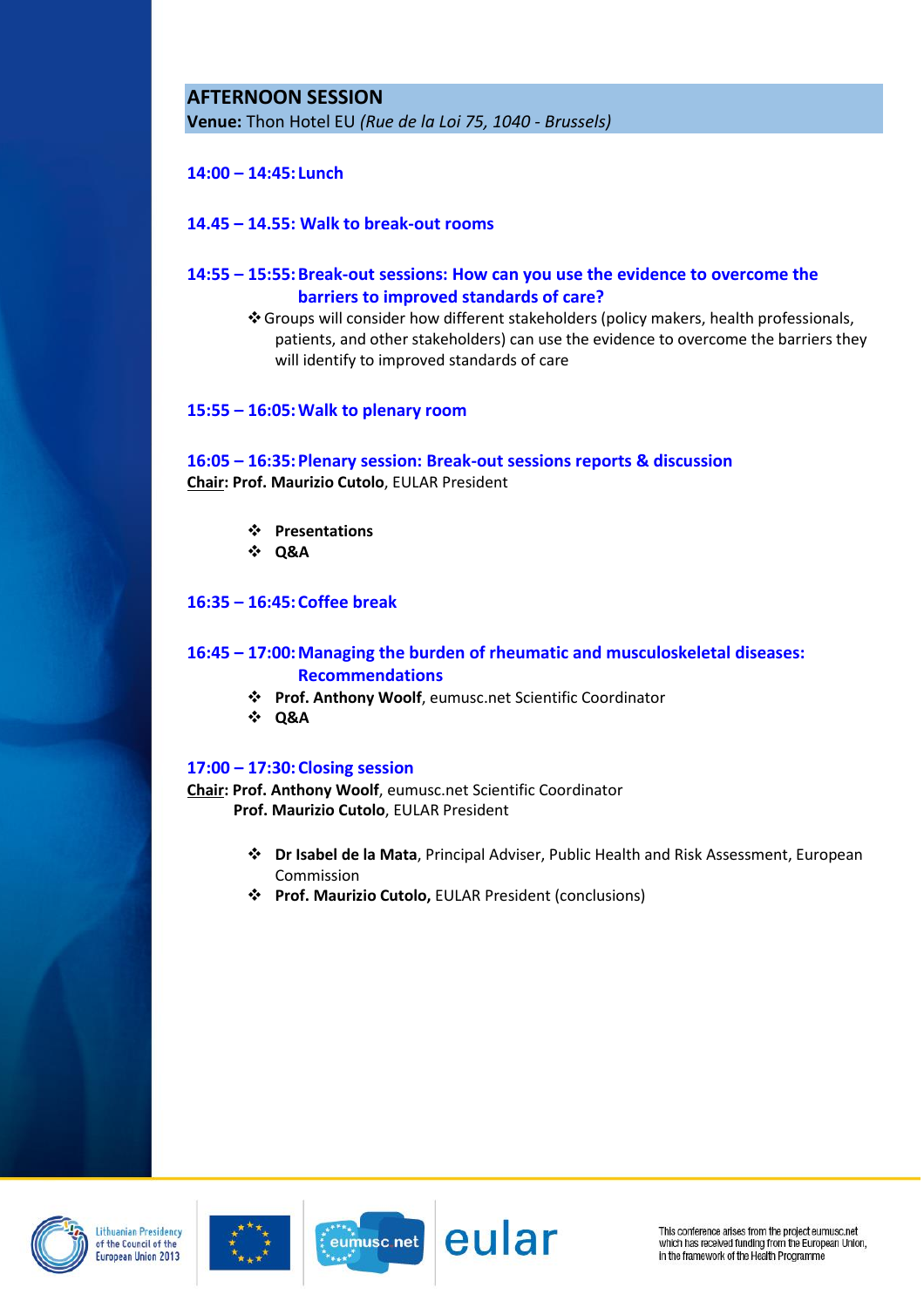# **Scope of the event**

## *The eumusc.net Project*

Rheumatic diseases and other musculoskeletal conditions are the biggest cause of disability across all Member States and incur major social costs and are a major loss of productivity. There are differences in care between Member States and failure to implement evidence based interventions that have enormous potential to reduce this burden. The aim of eumusc.net is to raise and harmonise quality of care and enable equity of care of rheumatic and musculoskeletal diseases (RMDs) across the Member States.

The eumusc.net project was initiated and co-sponsored by the European League Against Rheumatism (EULAR) and undertaken with the support of the EC Community Action in the Field of Health 2008-2013.

To achieve its aim eumusc.net has analysed Standards of Care for Europe and developed methods that provide each Member State with the tools to measure the burden of RMDs in their own country and the quality of implementation of Standards of Care.

The tools developed by eumusc.net will enable a country to:

- Accurately assess the burden of musculoskeletal conditions
- Understand the Standards of Care that their citizens should expect
- Measure the quality of healthcare it provides, relative to the Standards of care
- Set goals for improvements in the provision of healthcare
- Recognise barriers to achieving its goals for healthcare provision
- Measure progress towards equity of care by comparison with an EU good practice model

The implementation of these tools will make a significant contribution to achieving the main goals of the overall initiative: to raise and harmonise quality of care and enable equity of care of RMDs across all the EU Member States.

# *Aim of the event*

The aim of this conference is for policy makers and stakeholders to identify what they can and should do to implement these tools to measure and benchmark that will enable them to set goals, work to improve and strive for equity.

The event will also be an occasion to further the discussion on the policy use of the findings as well as on potential follow-up actions.

More specifically, the event will pursue the following objectives:

• To present the main results of the eumusc.net project







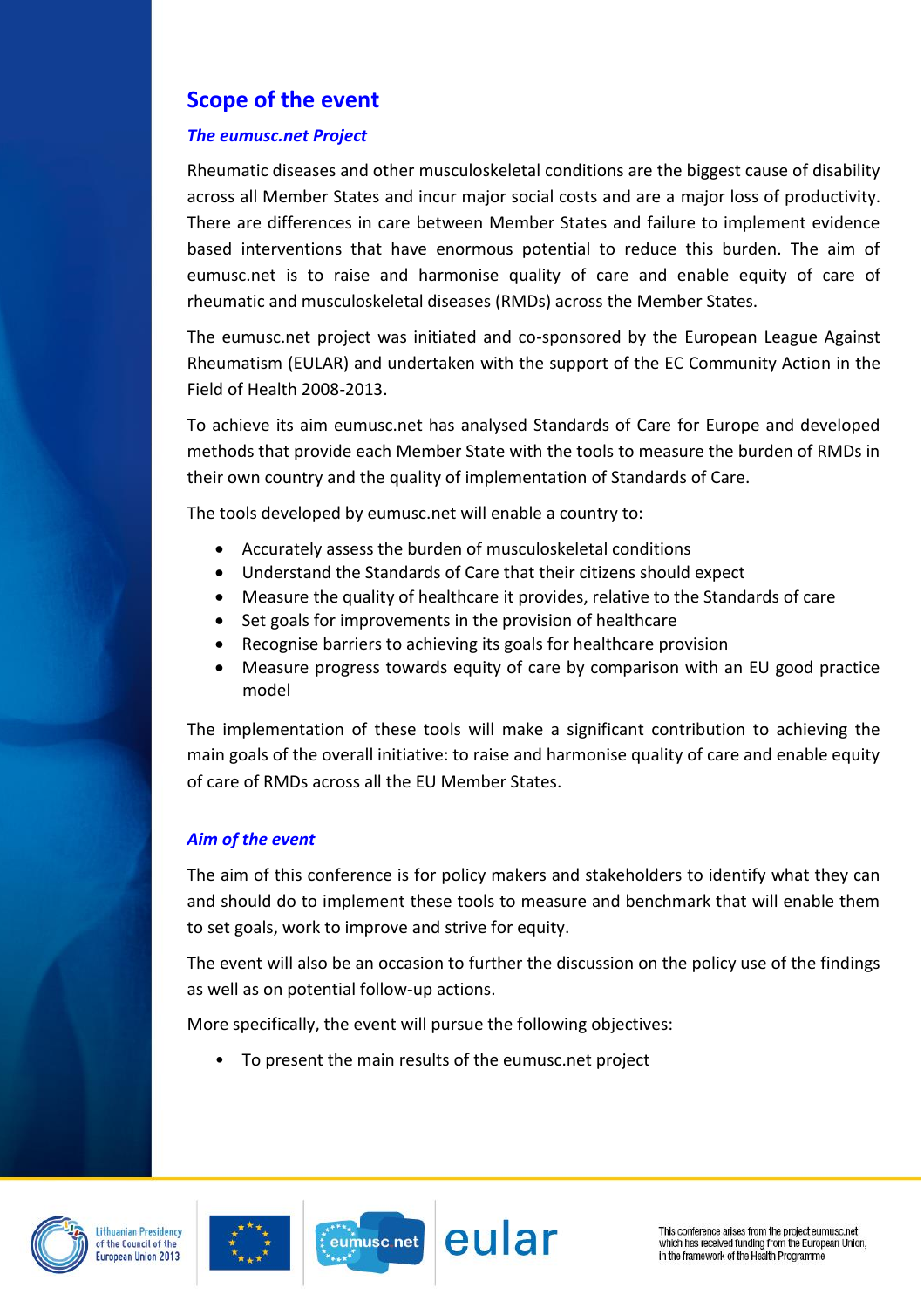- To formulate recommendations on how to further implement the measurement and benchmarking tools
- To further raise awareness among policy makers, stakeholders and the public on the social and economic consequences of RMDs as well as on their links to the societal challenges the Commission is aiming to tackle
- To formulate recommendations to the European Commission on how to support Member States (MS) on assessing and addressing RMDs

## *Focus of the event*

The conference will focus on the key findings and recommendations of eumusc.net as well as on the use of these findings to further implement policies addressing RMDs in Europe.

- The **evidence** that supports implementation
	- o the burden across Europe and in Member States
	- o the standards of care for the major musculoskeletal conditions of OA and RA that can control this burden
- The **tools** to measure & benchmark
	- $\circ$  assessment tool to measure the burden of musculoskeletal conditions
	- o Health Care Quality Indicators to measure healthcare provision to deliver recommended standards of care
- The **recommendations** on how to implement the health information and surveillance system, allowing Member States to benchmark its position within and between countries and help to identify areas for improvement.

# *Participants*

The conference aims at bringing together representatives of:

- EU institutions
- Member State institutions
- Research organisations
- Medical and health professional associations
- Patient organisations
- Research funding bodies
- Social services providers
- Other key stakeholders